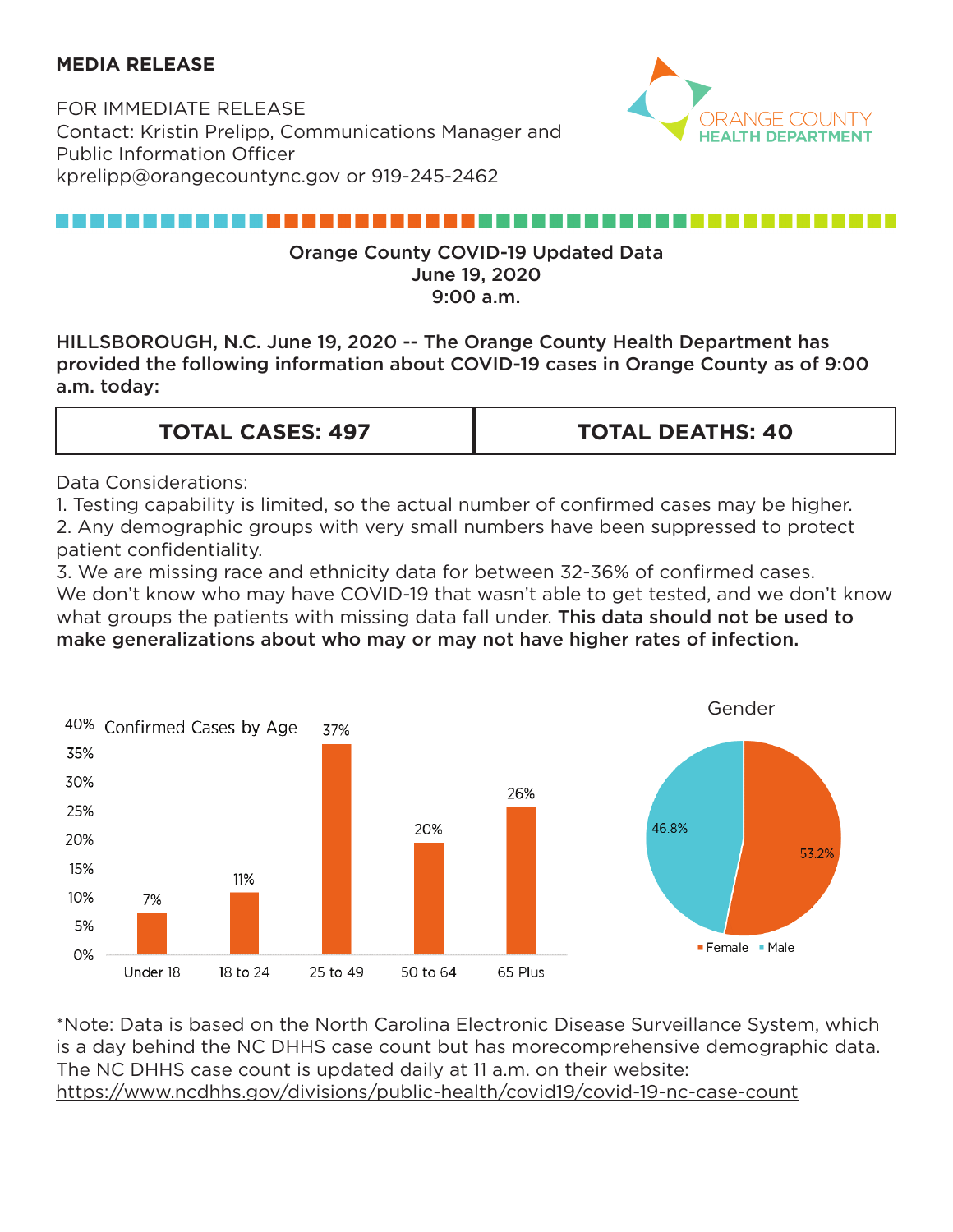





### **Important Reminder about Mask Requirement in Orange County:**

Orange County has extended its COVID-19-related state of emergency through Aug. 31 and has mandated the use of face coverings, also referred to as masks, in many situations. The face covering requirement, which went into effect at 5 p.m. Friday, June 12, applies to:

•All customers, employees and other users of restaurants and grocery and retail stores while they are indoors.

•All occupants of public transportation vehicles.

•Anyone in an indoor or outdoor situation where they cannot maintain a 6-foot physical distance from others.

Learn more:<https://www.orangecountync.gov/masks>

For the latest information and guidance relating to Orange County's COVID-19 response:

- Visit [www.orangecountync.gov/coronavirus.](https://www.orangecountync.gov/2332/Coronavirus-COVID-19)
- Receive daily text updates Monday through Friday by texting 888-777 with OCNCHEALTH for English speakers and OCNCSALUD for Spanish speakers.
- • [Sign up for a twice weekly e-newsletter](https://www.orangecountync.gov/list.aspx?ListID=358) about the COVID-19 response.
- Follow the Orange County Health Department on [Facebook](https://www.facebook.com/orangecountyhealthdepartment/?ref=bookmarks) and [Twitter.](https://twitter.com/OrangeHealthNC)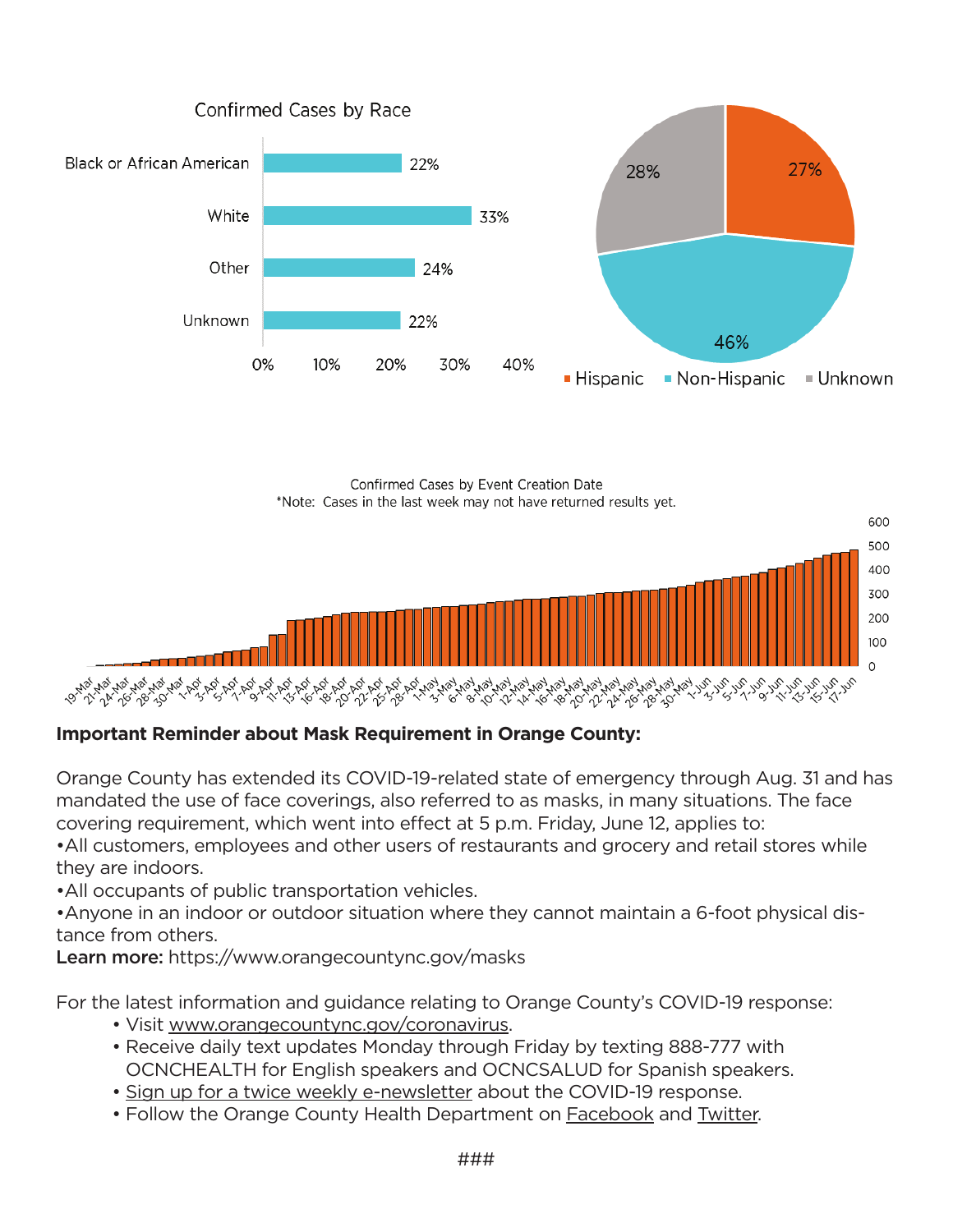# BY ORDER OF ORANGE COUNTY Face Coverings REQUIRED in Public



## **Frequently Asked Questions about the Face Covering Mandate**

#### *Why do I need to wear a cloth face covering?*

Cloth face coverings, also called masks, slow the spread of COVID-19 by preventing the spread of germs. Cases of COVID-19 in Orange County and North Carolina continue to rise, meaning additional steps are needed to combat this pandemic.

#### *Who has to wear a cloth face covering in public?*

Any person age 12 or older must wear a face covering at all times while in public settings. This applies to:

- All customers, employees and other users of restaurants, grocery, and retail stores while they are indoors.
- All occupants of public transportation vehicles.
- Anyone in an indoor or outdoor situation where they cannot maintain a 6-foot physical distance from others.

#### *Who is not required to wear face coverings?*

A face covering is not required:

- For those who can't wear a face covering due to a medical or behavioral condition.
- For children under 12 years old.
- For restaurant customers while they are dining.
- In private offices.
- When complying with directions of law enforcement officers.
- In settings where it is not practical or feasible to wear a face covering when obtaining or rendering goods or services.
- For people whose religious beliefs prevent them from wearing a face covering.
- While with family or household members.

#### *Do I need to practice social distancing if I wear a cloth face covering?*

Yes. Wearing a face covering does not take the place of other public health precautions like maintaining six feet of physical distance between yourself and others, washing your hands (or using hand sanitizer) and avoiding touching your face.



#### **[www.orangecountync.gov/masks](http://www.orangecountync.gov/masks)**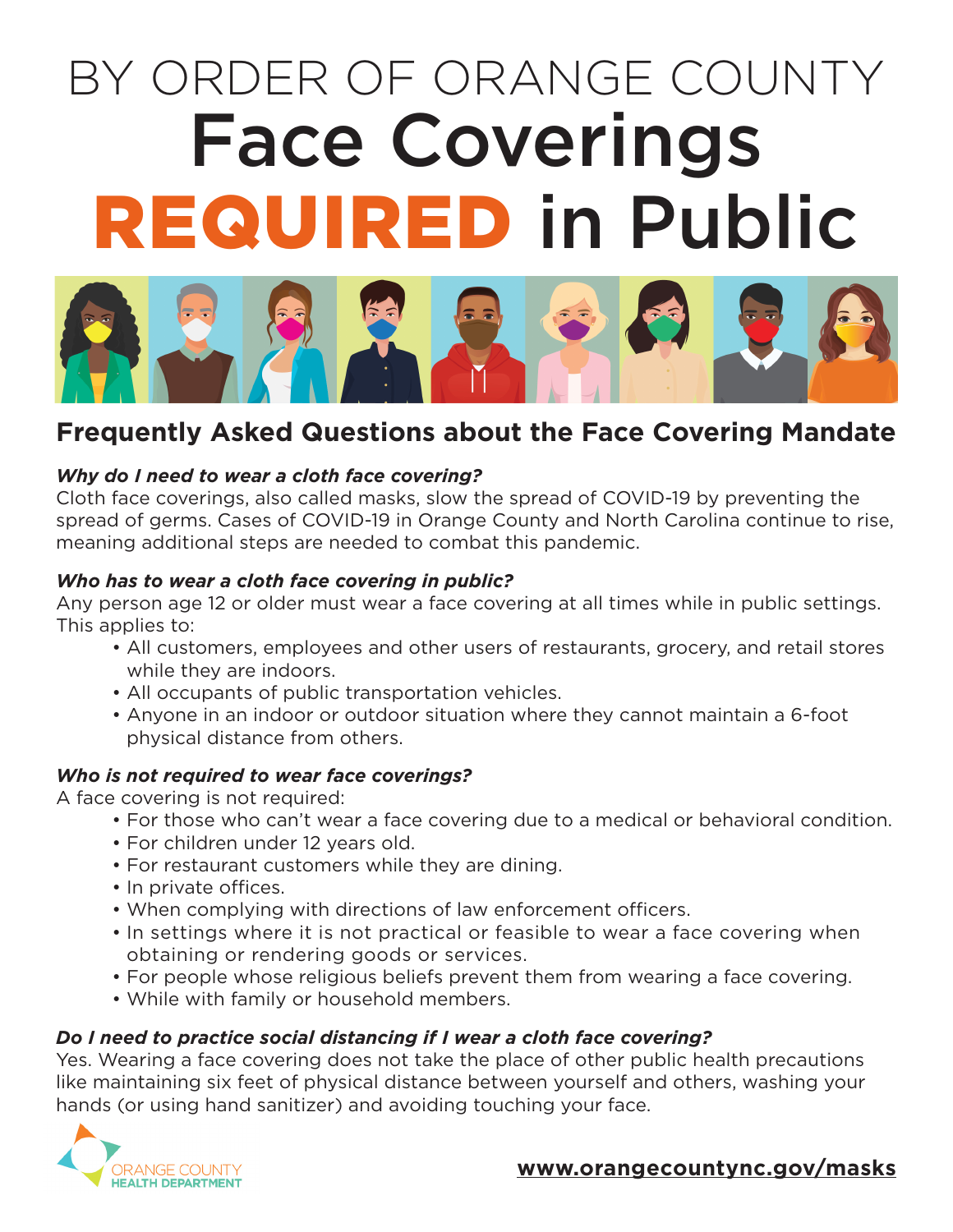#### *What is a face covering?*

A face covering includes anything that covers your nose and mouth, such as a mask, scarf or bandana. Make sure your cloth face covering:

- Fits snugly but comfortably against the side of the face
- Completely covers the nose and mouth
- Is secured with ties or ear loops
- Includes multiple layers of fabric
- Allows for breathing without restriction
- Can be laundered and machine dried without damage or change to shape

#### *How will this be enforced?*

The mandate's goal is to protect the public health by increasing the use of masks. The declaration will be supported through education and public awareness. Individuals who do not feel comfortable in any setting should leave that setting. If you feel a business is failing to adhere to the policy, please fill out this form so that an Environmental Health Specialist can work with the business to comply with the requirement:

#### www.orangecountync.gov/RegisterComplaint

If you feel uncomfortable while conducting business, you may also choose to speak with the manager to express your concerns. If you see someone without a face covering, assume they have a valid reason for not wearing one and increase your distance from that person. The most loving thing you can do for your community is to take care of yourself by wearing a face covering when out in public. We are all in this together.

Historically communities of color and certain faith communities have been criminalized and persecuted for their use of face and head coverings Therefore, this mandate may create some fear, hesitancy, and anxiety for some people in our community.

### *Should children wear cloth face coverings?*

The Orange County declaration exempts children under 12 from the requirement, but the CDC still recommends that anyone over age 2 should wear cloth face coverings if practical. Cloth face coverings should NOT be put on children under age 2 because of the danger of suffocation, and they should not be put on anyone who could not remove the mask by themselves.

### *How can I get a face covering if I don't have one?*

Many retail outlets, such as convenience stores and grocery stores, have them for sale. The Orange County website contains information on how to make your own, including a no-sew option: [www.orangecountync.gov/masks](http://www.orangecountync.gov/masks)

Local governments within Orange County provide face coverings to people who need them. Visit their websites for more information as it becomes available.



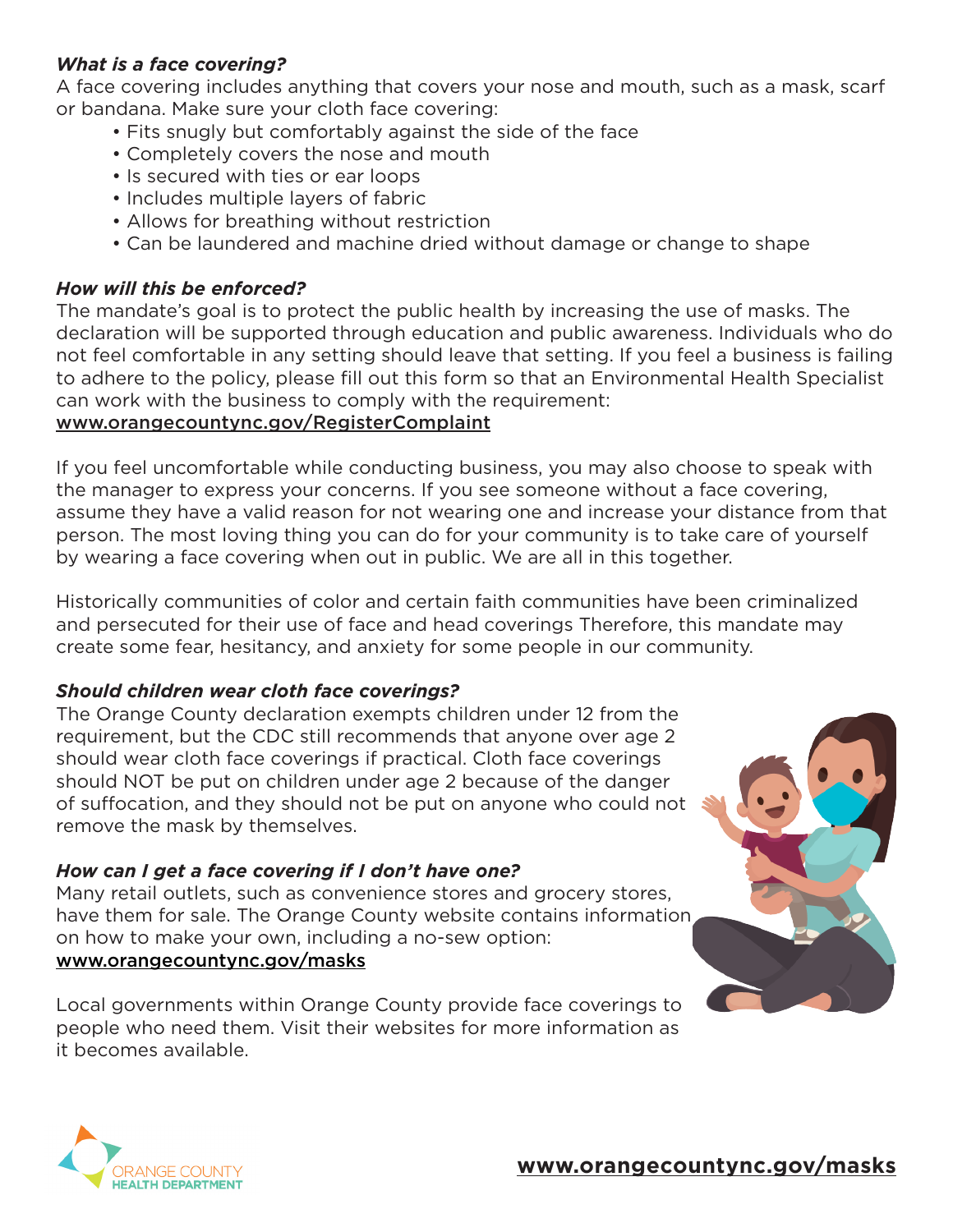#### *How can businesses get customers to wear masks?*

Businesses are encouraged to post a sign notifying customers of the mandate. Orange County has created signs for businesses in multiple languages. They are available at: [www.orangecountync.gov/masks](http://www.orangecountync.gov/masks)

Businesses also are encouraged to make disposable masks available for customers who don't have one or offer affordable masks for sale. Ultimately, people will shop where they feel safe. For people who are not able to wear a face covering, businesses are encouraged to make curbside service available to them.

#### *Can I be asked to leave a store or denied entry for not wearing a face covering?*

Because they are privately owned, at their discretion, businesses can deny entrance to any person who does not wear a mask. Individual stores may have their own rules/policies about letting people into their store without a face covering. Please check with individual stores.

#### *How can I go shopping if I am exempt from wearing a mask but a store denies me entry?*

If you are unable to wear a face covering for medical or behavioral reasons (ex. asthma, COPD, claustrophobia, autism, etc.), designate someone else in your household as the "errand runner." If this is not possible and you have to go out, try to maintain physical distance from others as much as possible. Check the individual store's policy. For people who are not able to wear a face covering, businesses are encouraged to make curbside service available to them.

#### *The declaration states face coverings are not required while with family or household members, but what is the difference?*

Family is everyone related to you. But you may or may not live with them. Household members are the people you live with. They may or may not be related to you. A household can be considered a "germ bubble." If you have family members that don't

live in your germ bubble, it is recommended that you not have close contact with them. During the pandemic, it is safest to have close contact **only** with your household members.

For instance, if a couple live with their child, they have formed a "germ bubble." It is not recommended that they have close contact with non-household family members as to not spread the disease.

### Household and Family are not the same.



However, staying connected to friends and family is extremely important. In order to combat isolation take advantage of free video chat apps such as WhatsApp, Skype and Google Hangout, or simply call a friend. If you will be seeing non-household members in person be sure to stay six feet away and wear face coverings. Be especially vigilant around family members who are considered at high risk of contracting COVID-19, such as older adults or people with underlying medical conditions.



#### **[www.orangecountync.gov/masks](http://www.orangecountync.gov/masks)**